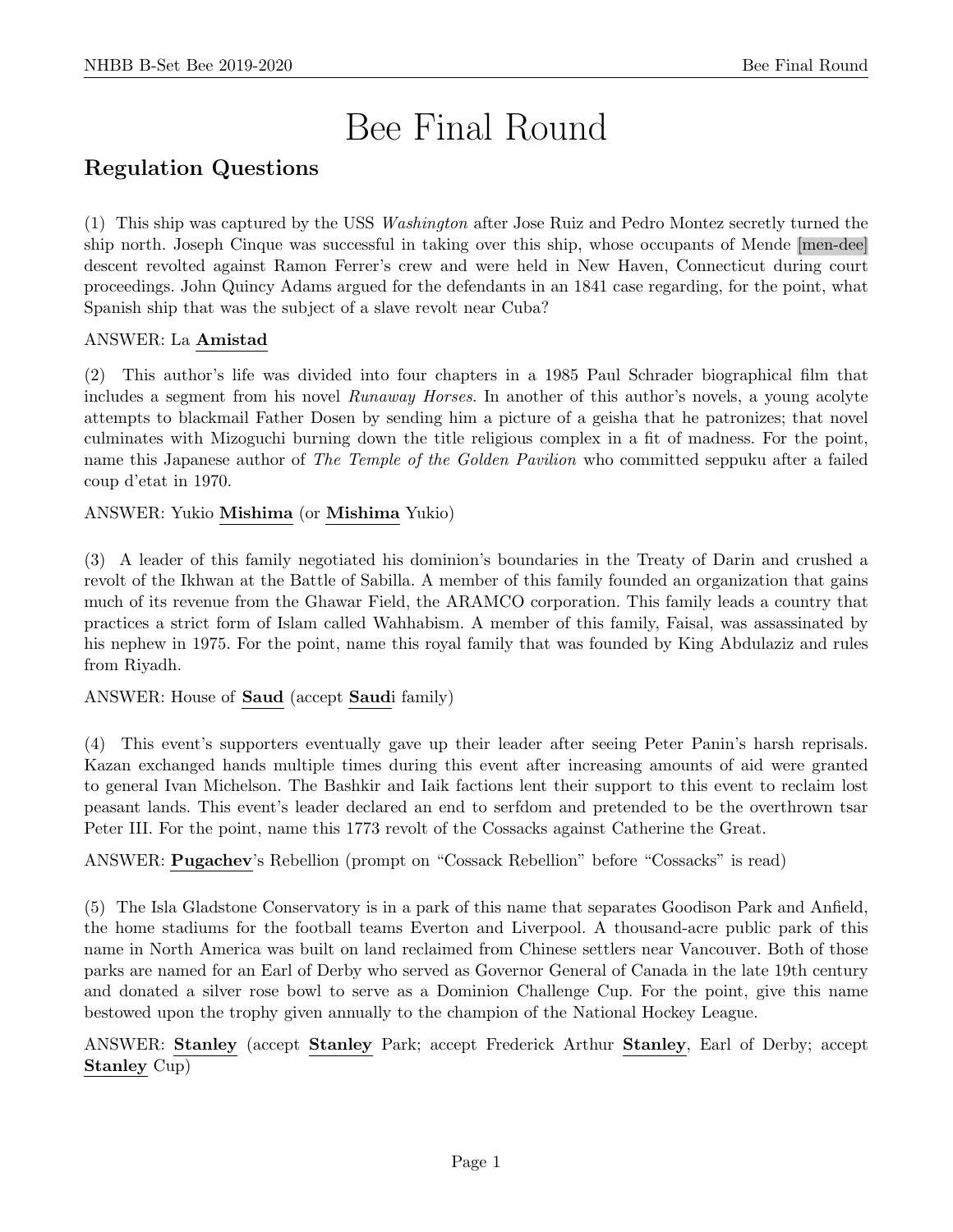(6) To support this initiative, Daniel Graham organized the High Frontier think-tank. As part of this program, Lowell Wood and the Lawrence Livermore National Laboratory developed Brilliant Pebbles, a riff on an earlier program called Smart Rocks. This program grew out of Project Excalibur, which would have involved an X-ray laser. In the speech announcing this program, a world leader called upon the "scientific community" to render weapons "impotent and obsolete." Ronald Reagan championed, for the point, what never-completed system to defend the United States against nuclear missiles?

# ANSWER: SDI (accept Strategic Defense Initiative; accept Star Wars)

(7) A statement one year before this treaty that dealt with the same issue prompted one king to say "Show me Adam's will!" A later agreement that attempted to solve this treaty's "Moluccas issue" was known as the Capitulation of Zaragoza. Alexander VI's bull Inter Caetera dealt with the central question of this treaty. A boundary 370 leagues west of the Cape Verde islands was voided when the Treaty of Madrid superseded this treaty. Borders in the Rio de la Plata and Brazil were set by, for the point, what 1494 treaty that divided up parts of the New World between Spain and Portugal?

#### ANSWER: Treaty of Tordesillas

(8) These people were the subject of the Nora Stone, which told of the conquests of Pygmalion. This culture constructed a sarcophagus to house King Ahiram and inscribed it with the earliest alphabet. Under this culture, trade routes developed from the city of Byblos. At the peak of this culture's power, settlers founded Carthage and their merchants became famed for using the Murex snail to color their clothes. Centered on Tyre, for the point, name this semitic Mediterranean civilization that traded purple dyes and created an early alphabet.

#### ANSWER: Phoenician civilization

(9) This man referred to the War on Drugs as two wars, "one abroad and one at home," and he lamented "America's health care system is neither healthy, caring, nor a system." A staffer said "Connally too" during this man's reading of bulletin reports about the assassination of John F. Kennedy. Lyndon Johnson once said that if he lost this man, "[he] lost Middle America." This man highlighted the objectivity of his reports with his signature phrase "and that's the way it is." For the point, name this "most trusted man in America," a longtime CBS News anchor during the 1960s and 1970s.

#### ANSWER: Walter Lee Cronkite, Jr.

(10) During this battle, a captain demanded "Sink that brute! What does he there?" when the Sérieuse, a frigate, tried to fill a gap in the line of battle; accounts differ on whether that command was given on James Saumarez's Orion or Thomas Foley's Goliath. Admiral Brueys [broo-ehz] was hit in the chest by a cannonball during this battle shortly before cans of paint fueled a fire that caused his flagship, the Orient, to explode. This August 1798 battle decided the Mediterranean campaign, a crucial loss for Napoleon. For the point, name this battle fought in Aboukir Bay near the delta of an Egyptian river.

ANSWER: Battle of the Nile (accept Battle of Aboukir Bay before mentioned)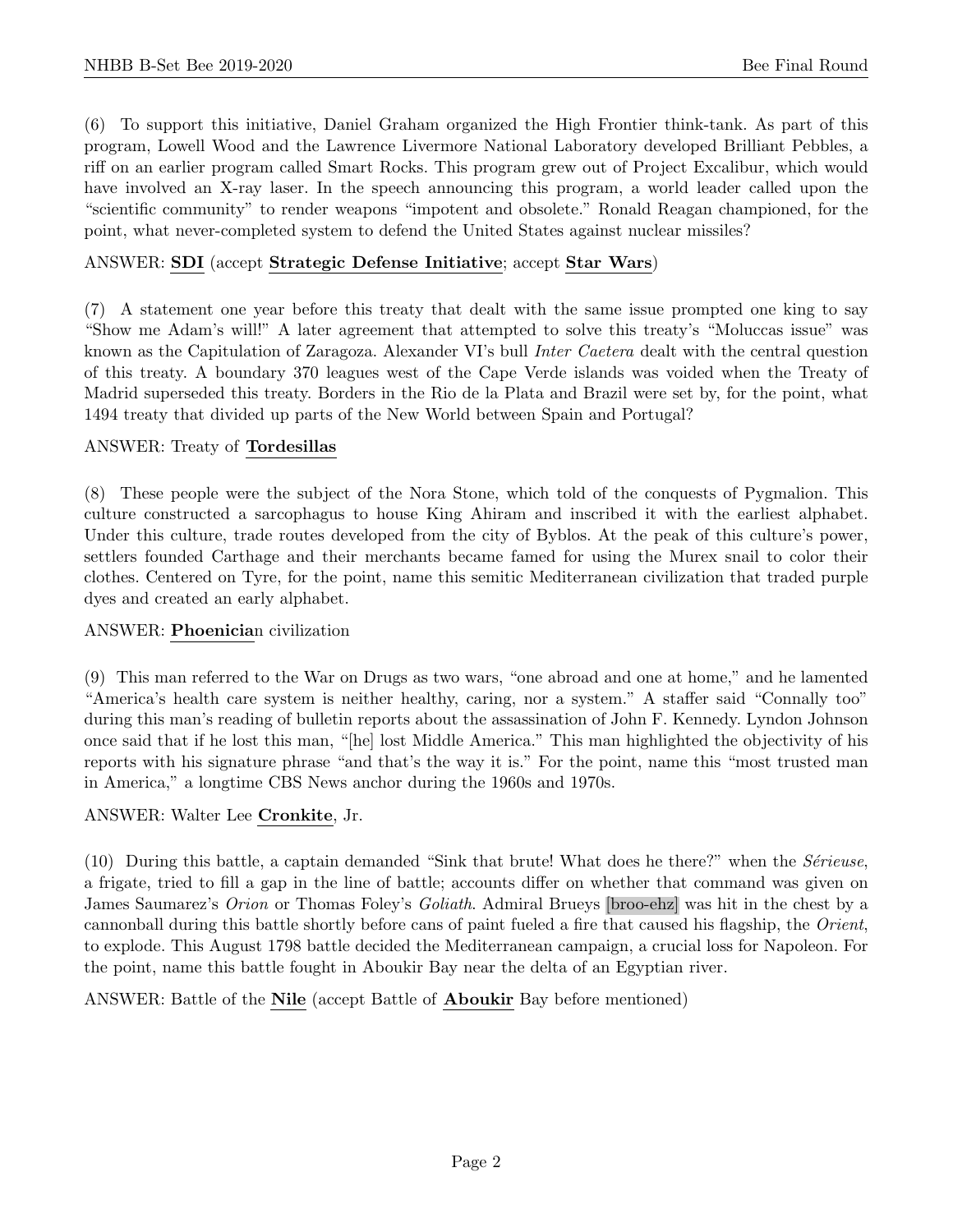(11) At one of these facilities in Kunming, members of a Uyghur [wee-gurr] separatist group stabbed and killed over 30 people in 2014. Almost 200 olive and cypress trees were planted in a memorial to a 2004 bombing at one of these facilities called Madrid Atocha. James Garfield was fatally shot in one of these facilities, the Baltimore and Potomac. The Gare du Nord is the busiest European example of, for the point, what type of infrastructure that often includes connections to buses and subways?

# ANSWER: train stations (accept equivalents; accept subway stations, metro stations, etc.)

(12) This woman's illegitimate son was one of six men executed after the Battle of Arginusae when survivors were not saved from the water during a storm. Details of this Miletian woman's life are famously scarce; Thucydides does not mention her, and Aristophanes mocked her as a prostitute and brothel owner who caused the Peloponnesian War. This woman's known history is almost entirely limited to her affair with the divorced leader of the Delian League. For the point, name this prominent Athenian thinker and lover of Pericles.

# ANSWER: Aspasia

(13) John Adams claimed that one man would "have given 500 Guineas for a single vote" at a meeting of this body that resulted in the issuing of a set of "Resolves," including the right to self-taxation. Members of this group secretly met at Raleigh Tavern during a series of extralegal meetings of this body presided over by Peyton Randolph. At the Second Convention of this body, the line "Give me liberty, or give me death" was delivered by Patrick Henry in the presence of statesmen like Thomas Jefferson. For the point, name this legislative assembly of colonial Virginia.

#### ANSWER: House of Burgesses

(14) In Norman England, the "Hue and Cry" drafted everyday citizens into this profession via the Statute of Winchester. A group of 300 Scythian Slaves known as the "rod bearers" served this purpose during meetings in ancient Athens. In London, author Henry Fielding led a group of these people known as the Bow Street Runners. Robert Peel's work establishing this profession in England led them to be called "Bobbies." For the point, name this profession that, in London, is based at Scotland Yard.

ANSWER: police (accept elaborations and equivalents, like constables)

(15) In 1931, a Jewish journalist and politician in this country named Shmuel Hayyim was executed for conspiracy to overthrow the monarchy. In this country, a man who called himself the "Gate" was executed in 1850 for claiming to be the Mahdi. This country's government follows the principle of Guardianship of the Jurist, in which Islamic theologians wield government power. Baha'i and a much older religion, Zoroastrianism, each originated in, for the point, what central Asian country whose current government is run by Ayatollah Khameini?

#### ANSWER: Iran (or Persia)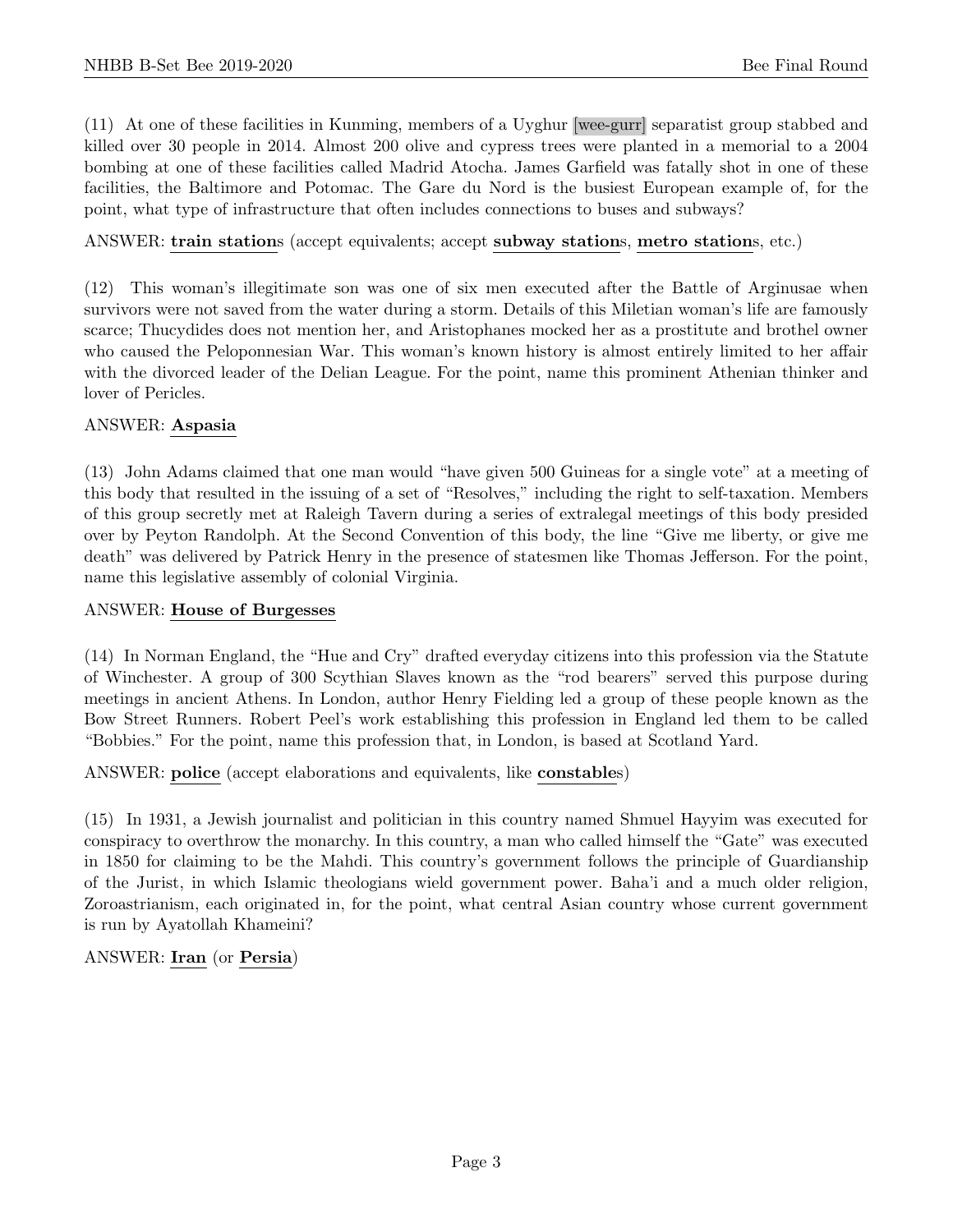(16) While holding this position, Michael Bilandic mishandled a 1979 blizzard, paving the way for Jane Byrne to become the first woman in this post. The Council Wars involved the first African-American to hold this position, Harold Washington. A more recent holder of this position was heavily criticized for his handling of the shooting of Laquan McDonald and served as Chief of Staff under President Obama. Lori Lightfoot became the first openly LGBT person to hold, for the point, what position of leadership in Illinois?

# ANSWER: mayor of Chicago (prompt on partial answers)

(17) These places are called "total institutions" in a book by Erving Goffman. In a study performed by David Rosenhan, participants entered these places while pretending to hear the words "empty," "hollow," and "thud." Malpractice in one of these places on Blackwell's Island was exposed by Nellie Bly. Dorothea Dix campaigned for the creation of these places, where lobotomies and electric shocks were once used. For the point, name these institutions for the treatment of mental illnesses.

ANSWER: asylum (accept psychiatric wards; accept mental hospital before "mental" is read, and prompt on it after; prompt on "hospital" or similar generic terms)

(18) The organizer of this movement claimed it would be carried out "as gently as a breeze or a fine rain." This initiative began with a speech titled On the Correct Handling of the Contradictions Among the People. During this initiative, the "Democratic Wall" was built by students in its nation's capital. The Anti-Rightist Movement arose during this campaign, which was halted after its leader heard of Khrushchev's denouncement of Stalin in the neighboring Soviet Union. For the point, name this initiative in which Mao opened his regime up to criticism in an attempt to allow the title objects to bloom.

# ANSWER: Hundred Flowers Campaign (accept Baihua Qifang)

(19) This ruler's last military hope for keeping power opened with Operation Michael and featured an attack at Georgette. This ruler signed numerous "Novelles" at the behest of Alfred von Tirpitz to expand his navy after a rival nation built the battleship *Dreadnought*. This ruler, who addressed numerous telegrams to "cousin Nicky," abdicated shortly after the Hindenburg Line was breached in 1918. For the point, name this monarch who led Germany into World War I.

#### ANSWER: Kaiser Wilhelm II (or William II; prompt on Wilhelm or William)

(20) A group of six composers who worked in this city included the composer of the Gaelic Symphony, Amy Beach. The first movement of a Charles Ives work that includes movements like "Putnam's Camp" is a tribute to a memorial in this city. Serge Koussevitzky and Seiji Ozawa directed this city's symphony orchestra, whose summer home is at Tanglewood. Keith Lockhart currently conducts an orchestra in this city that plays at the Hatch Shell every Fourth of July, this city's "Pops." For the point, name this capital, both musical and political, of Massachusetts.

#### ANSWER: Boston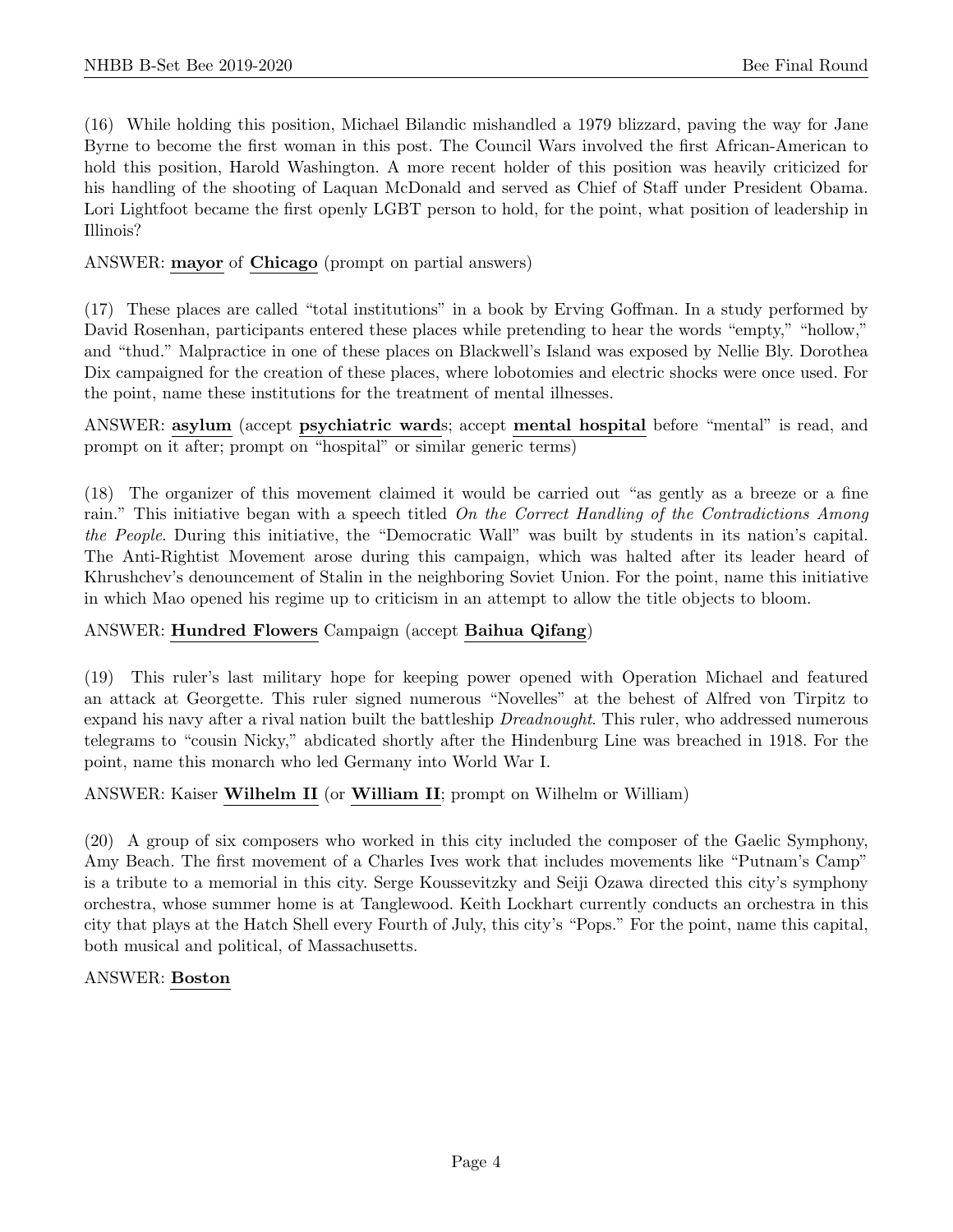(21) During this conflict, a leader used transistor radio to gather troops to put down the General's Putsch. Nearly five thousand people died during this conflict's Café Wars. Almost one million pied-noirs fled during this conflict, which ended with an agreement opposed by Raoul Salan's OAS. Ahmed Ben Bella led the victorious FLN in this conflict, which ended with the Evian Accords. The Fourth Republic ´ collapsed and Charles de Gaulle rose to power during, for the point, what 1954 to 1962 war in which a North African country broke away from France?

# ANSWER: Algerian War of Independence

(22) This man wrote that Haden Edwards' men appeared to "have run mad or worse" before helping put down the Fredonian Rebellion. At one of this man's victories, troops looted saddlebags from enemy soldiers until they realized that the bags were full of grass rather than bullion. This winning commander at the Siege of Béxar [bay-shar] was served by men like James Fannin and Jim Bowie. This man was in New Orleans when he heard about Sam Houston's victory at the Battle of San Jacinto. For the point, name this "Father of Texas" who currently names the state's capital.

# ANSWER: Stephen Fuller Austin

(23) The founder of this dynasty led the Wihwado retreat. A king of this dynasty created the Hopae identification system and was involved in the First Strife of Princes. The Sarim faction grew during this dynasty, whose king Sejo executed the Six Martyred Ministers. This dynasty launched the Oei Invasion to attack Wokou pirates on Tsushima Island. Bureaucrats named Yangban were employed by this dynasty, whose King Sejong the Great created the Hangul script. The Goryeo dynasty was supplanted by, for the point, what final Korean Dynasty?

# ANSWER: Joseon Dynasty (or Chosun Dynasty)

(24) After this artist rejected the gift of a peeled and sliced pineapple as a painting reference, the Dole company sent this artist to Hawaii in 1939 to paint an intact pineapple and images of hibiscus and ginger flowers for advertisements. This painter failed to complete a mural in the Radio City Music Hall's women's room, although her *Exotic Flowers* design was finished by another artist. This artist's home in New Mexico inspired Cow's Skull: Red, White, and Blue and her paintings of Red Cannas. For the point, name this 20th century American painter of sensual flowers.

#### ANSWER: Georgia O'Keeffe

(25) This city was home to Philip Astley's Amphitheater, a venue that is the subject of one of the Sketches by Boz and whose performers included equestrian performer Pablo Fanque [fank]. Europe's largest Carnival takes place in August, not Lent, in this city's Notting Hill district. For over 700 years until 1855, this city hosted the annual Bartholomew Fair; like nearly everything else in the late 17th century in this city, the fair was recorded in Samuel Pepys' [peeps] diary. The annual Proms concerts are held in the Royal Albert Hall in, for the point, what city whose theater district is the West End on the north bank of the River Thames [temz]?

#### ANSWER: London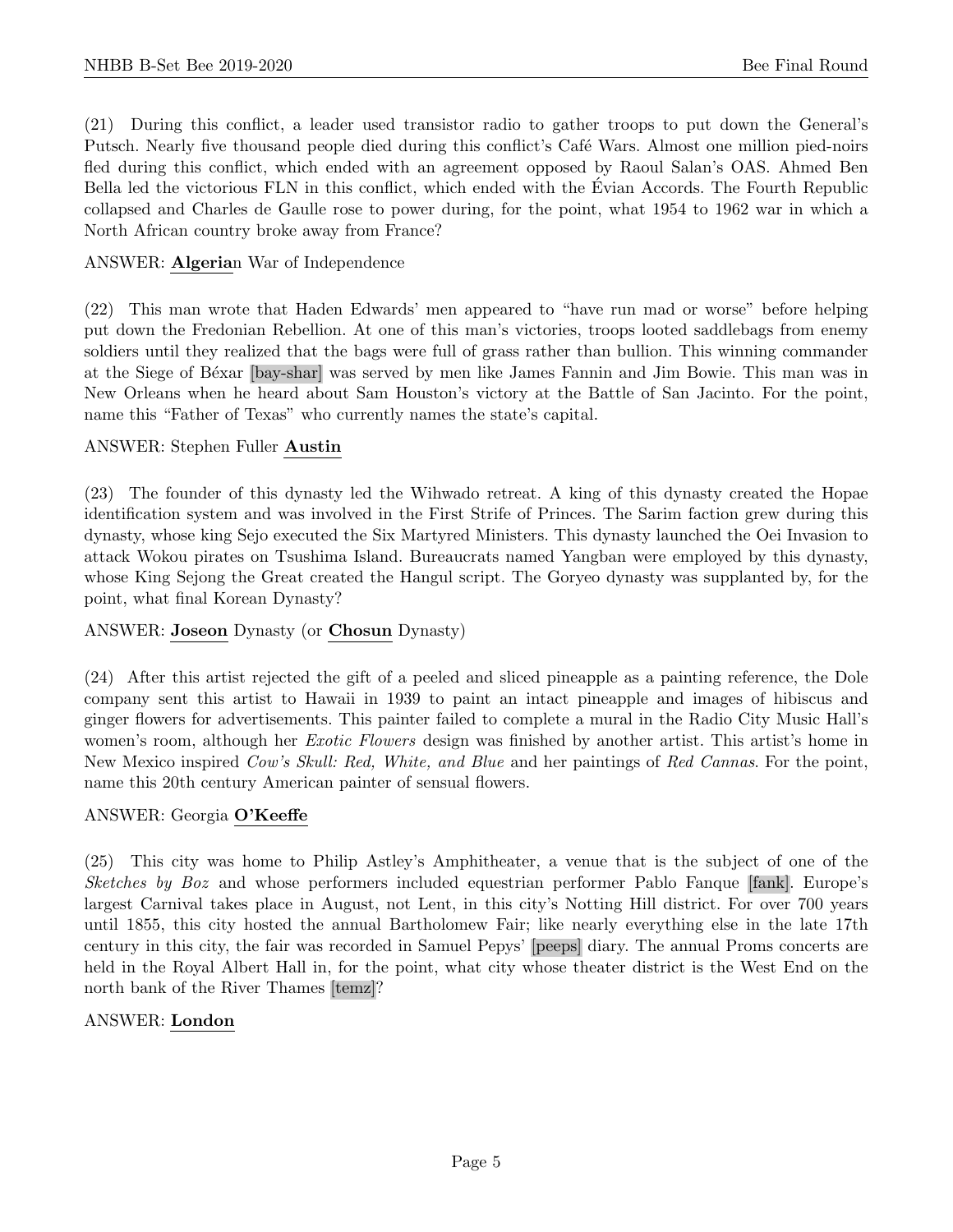(26) This woman's husband David became involved in a Democratic factional dispute called the Jaybird-Woodpecker War, forcing them to evacuate Texas. This anti-corset activist, who commonly used the salutation "Good morning, destroyer of men's souls," was jailed over two dozen times. This woman infamously claimed that the assassinated William McKinley "got what he deserved," because she believed he secretly flouted her work with the WCTU. For the point, name this temperance activist who attacked taverns and bars with a hatchet.

# ANSWER: Carrie Amelia Nation

(27) A ruler of this name was victorious at the Battle of Asseiceira, allowing him to win the Liberal Wars and restore his daughter Maria II to the throne. Despite having destroyed the Confederation of the Equator, an emperor of this name lost control of Cisplatina, which would later become Uruguay. An emperor of this name issued the Law of the Free Womb and the Golden Law to abolish slavery. For the point, give the name shared by the two Braganza emperors who ruled Brazil.

# ANSWER: Pedro (accept Pedro I and/or II of Brazil)

(28) This leader released Wilhelm Reinhard von Neipperg from prison to provide much needed military leadership; Neipperg promptly lost the Battle of Mollwitz. Great Britain demanded the abolition of the Ostend Company to recognize this leader's succession. This monarch, who allied with France to begin the Seven Years War, was the subject of Charles VI's Pragmatic Sanction and led Frederick the Great to invade Silesia, sparking the War of the Austrian Succession. For the point, name this Holy Roman Empress and last member of the Habsburg Dynasty.

# ANSWER: Maria Theresa Walburga Amalia Christina

(29) This politician would not "give the people false hope," earning the nickname "Tough Fighter" for resisting demolishing the Queen's Pier. During an election, this leader used the slogan "We Care, We Listen, We Act." C.Y. Leung was replaced by this leader, who was criticized for supporting an extradition bill that would have potentially undermined the "one country, two systems" policy. For the point, name this first female Chief Executive in Hong Kong history.

#### ANSWER: Carrie Lam (or Lam Cheng Yuet Ngor)

(30) Mayor George William Brown, the mayor of the city where this facility is located, was held prisoner here during the Civil War on suspicion of having Confederate sympathies. The first official 49-star and 50-star flags flew over the main building of this facility, which was named for a Secretary of War during the Washington and Adams administrations. George Armistead commanded this fort during its most famous action, which was observed from the HMS Tonnant by a lawyer conducting prisoner exchange. For the point, name this fort overlooking Baltimore Harbor whose bombardment by the British during the War of 1812 inspired the "Star Spangled Banner."

#### ANSWER: Fort McHenry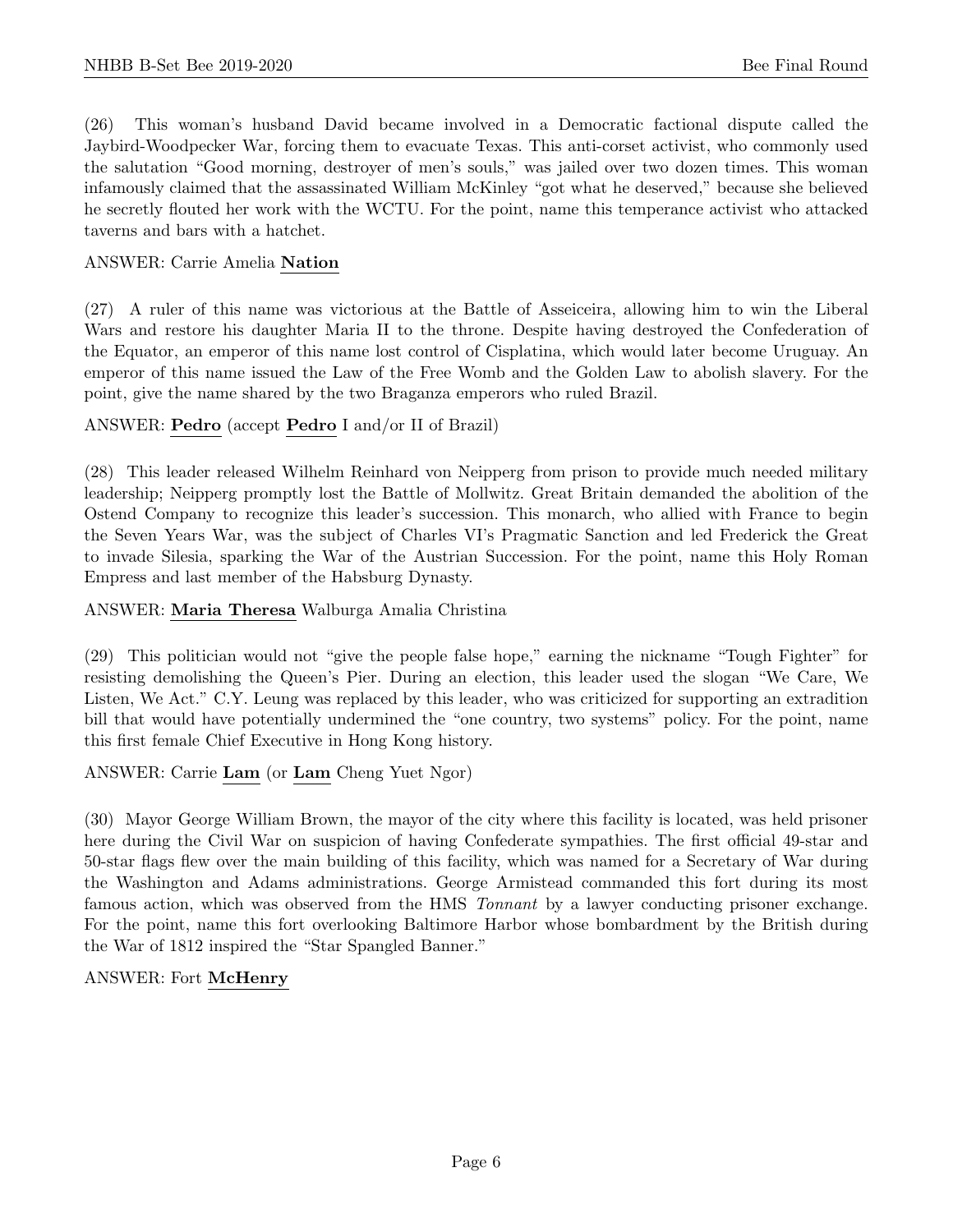(31) The plaintiffs in this case were originally sentenced to one year in prison but given a suspended sentence as long as they left their home state and didn't return for 25 years. State justice Harry Carrico argued that the subject of this case was not a violation of the Equal Protection Clause because the law in question equally burdened whites and non-whites. The plaintiffs of this case had traveled to Washington D.C. in 1958 to avoid the Racial Integrity Act of 1924. For the point, name this 1967 Supreme Court case that ruled bans on interracial marriages to be unconstitutional.

# ANSWER: Loving v. Virginia

(32) In 1950, controversy erupted in this city after Maria Hertogh, whose parents were Catholic and who was raised by Muslims, was found praying to the Virgin Mary. This city was the site of a bomb explosion at a branch of HSBC at MacDonald House during the Konfrontasi. Many Chinese citizens were purged in this city by occupying Japanese soldiers in the 1942 Sook Ching massacre. Stamford Raffles founded and Lee Kuan Yew led, for the point, what Southeast Asian city at the tip of the Malay Peninsula?

# ANSWER: Singapore

(33) Following the Civil War, the USS Wachusett was sent to this river to search for the CSS Shenandoah. Prior to one conflict, the *Jardine* was denied entrance to this river. During the Amethyst Incident, four Royal Navy ships ran aground in this river and came under fire from Communist forces. The First Opium War was ended by a treaty signed on a gunboat stationed on this river. Nanjing is on the delta of, for the point, what longest river in China?

# ANSWER: Yangtze River (accept Chang Jiang; accept Da Jiang; prompt on Long River or Great River)

(34) Napoleon declared to this state that "I want no more Inquistion" and "I shall be an Attila", threatening to take this city following the Veronese Easter. Falling the fall of this state, France took control of the Ionian Islands. Ludovico Manin, the last ruler of this state, lost power after Napoleon defeated Austria in Italy and forced the Treaty of Campo Formio. Some of the land territories owned by this state were called Terraferma and it was ruled by the Council of the Ten. During the Fourth Crusade, this state ordered crusaders to sack Zara. Enrico Dandolo once led, for the point, what Italian city-state on the Adriatic Sea?

#### ANSWER: Venice

(35) The earliest known example of the hierarchy of these beings is outlined by the 6th century thinker Pseudo-Dionysius in On the Celestial Hierarchy. The Epistle to the Hebrews claims that some people have entertained these beings without being aware of it. One of these beings announces to both Elizabeth and Mary that they will give birth. The Catholic Church only names Raphael, Michael, and Gabriel as, for the point, what holy beings from Christianity whose varieties include cherubs?

#### ANSWER: angels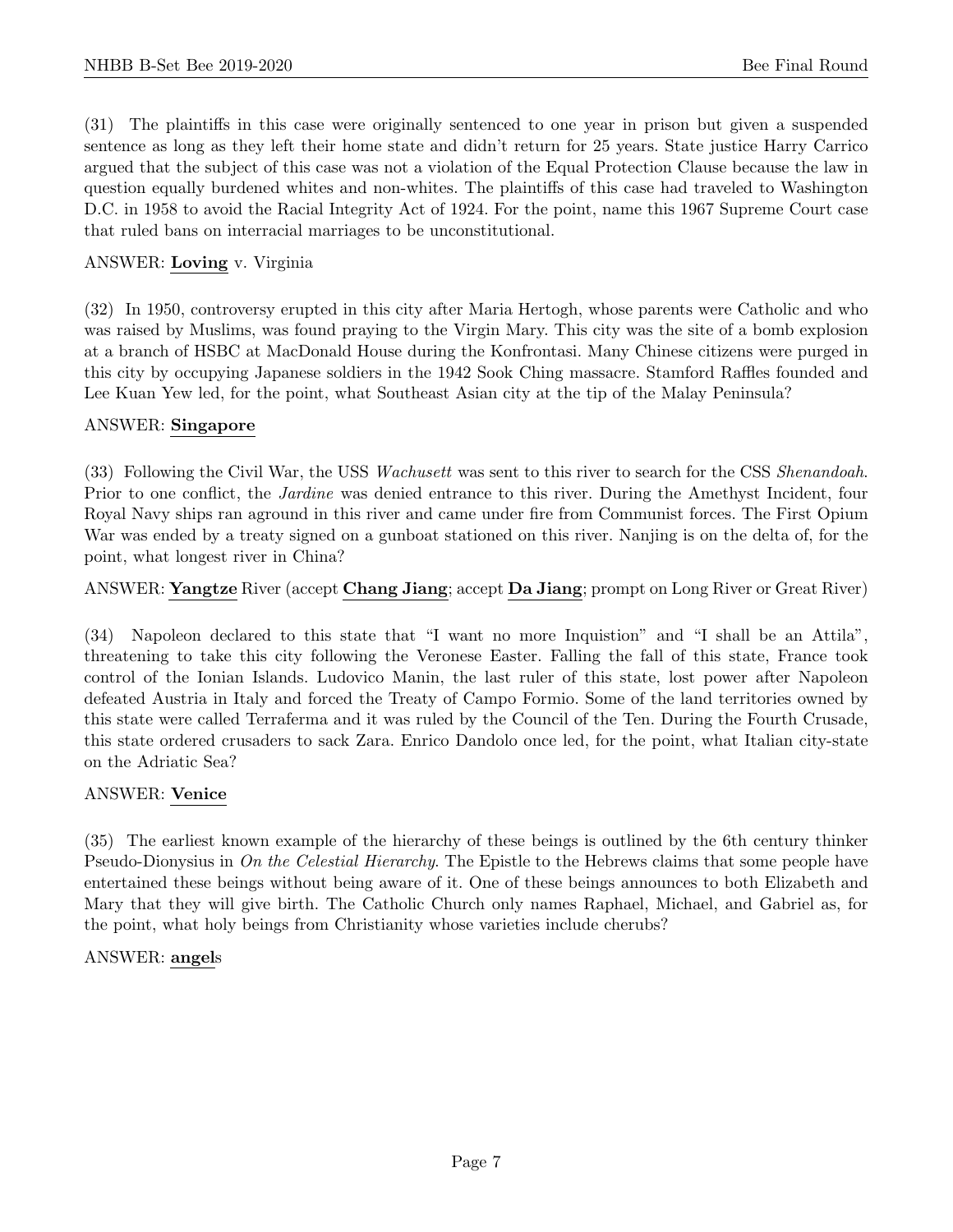(36) This man was replaced by Lachlan Macquarie as governor of New South Wales during a rebellion in which he was deposed by Major George Johnston and John MacArthur. In 1787, this man led a Royal Society expedition to obtain breadfruit trees, but Fletcher Christian led an uprising against him after they left Tahiti. The Rum Rebellion was carried out against, for the point, what British naval officer who was set adrift after the mutiny on the *Bounty*?

# ANSWER: William Bligh

(37) While playing for this school, Candace Parker won two Most Outstanding Player awards and won her team's last two national championships in 2007 and 2008. In the early 1990s, this school's quarterbacks included future Colorado Rockie Todd Helton, future Congressman Heath Shuler, and future quarterback Peyton Manning. This school won 16 SEC titles and 8 NCAA titles under Pat Summitt prior to Connecticut's domination of women's basketball. High military turnout in the War of 1812 inspired this school's mascot name. For the point, name this school where the Volunteers play in Knoxville.

#### ANSWER: University of Tennessee

(38) This kingdom instituted the Jamabandi, a direct tax on the peasant class. A missionary from Goa was allowed to live in this kingdom by its ruler Hyder Ali. William Baillie's forces were defeated by this empire at the Battle of Pollilur partly due to its effective use of rockets. A thriving silk industry led this kingdom to have one of the highest standards of living under Tipu Sultan. The Maratha Confederacy assisted the British in a series of four wars against, for the point, what kingdom in southern India?

# ANSWER: Kingdom of Mysore

(39) During this event, Samuel Ward King requested aid from federal troops because many of his state militiamen supported the opposing side. The leader of this event considered including black men in his "People's Constitution" but was stopped by pressure from white immigrants. John Tyler declined to send federal troops to stop this uprising, which stemmed from a state's outdated 1663 colonial charter requiring ownership of \$134 worth of property to vote. For the point, name this 1841 rebellion in Rhode Island.

#### ANSWER: Dorr's Rebellion

(40) This author wrote Come, Tell Me How You Live about working on archaeological research with Max Mallowan. Experience as a VAD nurse in Torquay in World War I gave this author an understanding of poisons, which are used in her novels The Mysterious Affair at Styles and And Then There Were None. For the point, name this author who created the egg-headed Belgian detective Hercule Poirot and the English spinster detective Miss Marple, known as the English Queen of Crime.

ANSWER: Dame Agatha Christie (accept Dame Agatha Mary Clarissa Miller Christie, DBE; accept Mary Westmacott; accept Lady Mallowan until "Max Mallowan" is mentioned, and prompt afterwards)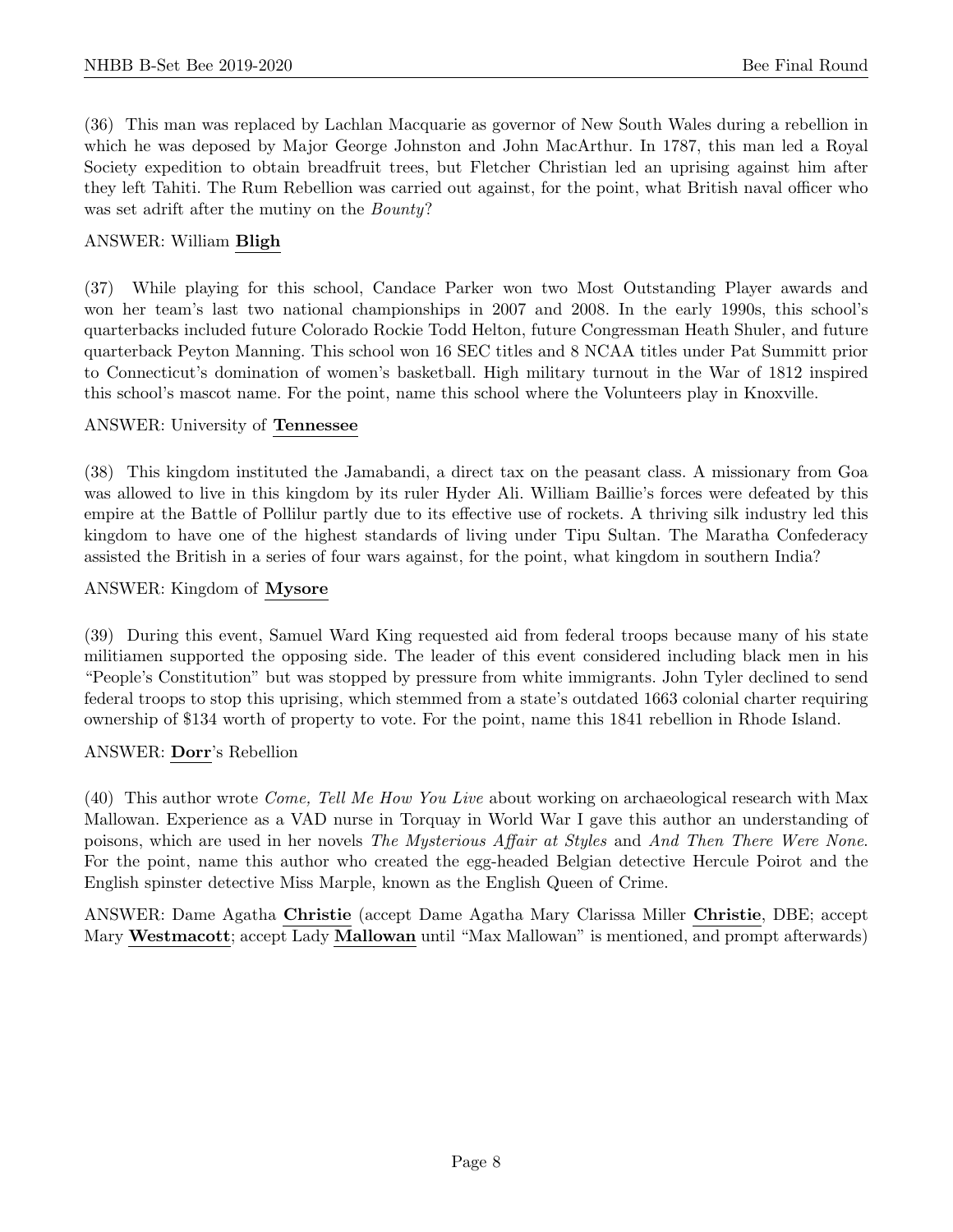(41) This organization hired a Singaporean businessman named Amos Dawe in a failed attempt to buy three California banks. Maurice Dejean was blackmailed by this organization after it sent attractive women, known as "swallows," to romance him. The Polish United Workers' Party thwarted attempts by this organization to undermine the Solidarity Movement. A hotel in the constituent republic of Estonia was bugged for twenty years by this organization, which was headquartered in Lubyanka Square. The NKVD and Cheka were replaced by, for the point, what "Committee for State Security" in the Soviet Union?

# ANSWER: KGB (or Komitet Gosudarstvennoy Bezopasnosti; accept Committee for State Security before it is read)

(42) A 2019 expose on the former CEO of this company noted that he planned to "save the women of Saudi Arabia" by offering coding classes and mentoring Crown Prince Mohammed bin Salman. SoftBank's valuation of this company at \$47 billion in December 2018 was meant to allow this company to go public, but it postponed its IPO in September 2019 amid concern that CEO and co-founder Adam Neumann had sold much of his equity. The "unicorn bubble" is said to have popped with the collapse of, for the point, what company that leases office buildings to serve as communal workspace?

# ANSWER: WeWork (accept The We Company)

(43) After being arrested for criticizing this action, Frank Key Howard wrote Fourteen Months in American Bastilles, after which two of his publishers were arrested. This action, which was carried out to prevent members of the Maryland General Assembly from voting to destroy railways, was ruled unconstitutional by Roger Taney in the 1861 case Ex parte Merryman. For the point, name this controversial action in which Abraham Lincoln suspended a writ allowing prisoners to demand to be brought before a judge.

#### ANSWER: Abraham Lincoln's suspension of habeas corpus

(44) British portraitist Julia Margaret Cameron used this artistic medium for her work on Tennyson's Idylls of the King. Henry James used Alvin Langdon Coburn's work in this medium as frontispieces for his novels after rejecting other attempts to illustrate them. In 1855, James Clerk Maxwell proposed a three-color system for these artworks that made use of red, green, and blue filters. Another artist working in this genre created the work One Nation, Indivisible and recorded images of the starving poor in the Dust Bowl. For the point, name this artistic medium used to create Dorothea Lange's Migrant Mother.

# ANSWER: **photography** (accept word forms; accept descriptions of using a **camera** to take pictures; prompt on " taking pictures")

(45) Description acceptable. During this period, violent clashes like the Tapani Incident led one country to consider selling land to France. The Seediq people launched a widespread resistance to this period, causing the government to drop mustard gas over Musha in possibly the first use of chemical warfare in Asia. Shortly after this period began with the 1895 signing of the Treaty of Shimonoseki, the city of Tainan was invaded to crush the rebellious Republic of Formosa. For the point, name this period that began when China ceded an island governed from Taipei to a rising East Asian empire.

ANSWER: Japanese Taiwan (accept answers relating to Japan controlling the island of Taiwan; accept Japanese control of Formosa before "Formosa" is read)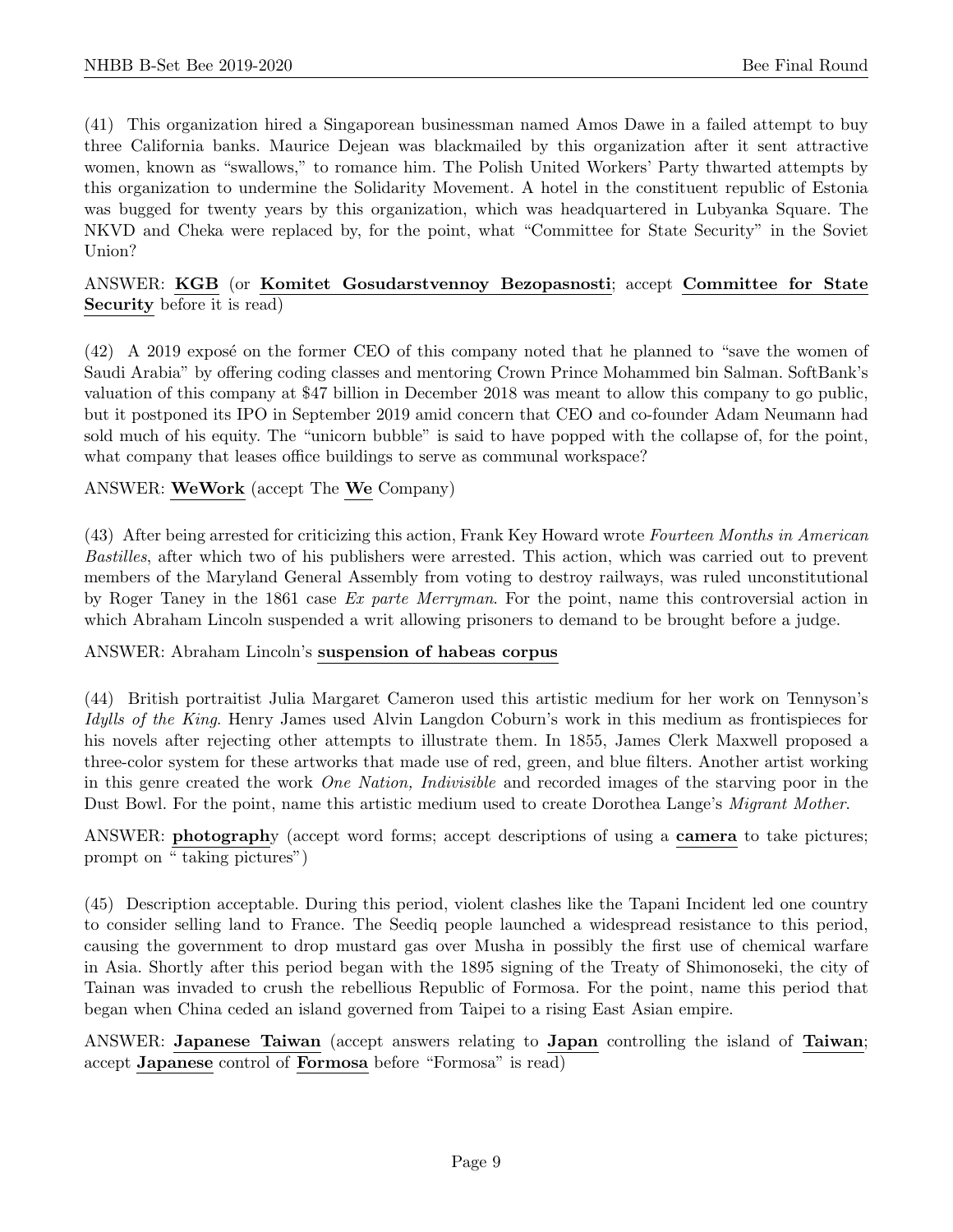(46) This event determined that Meletius had to stay in the town of Lycopolis. During this event, the date of Easter was chosen to be independent from the Jewish calendar. Hosius of Cordoba ran this event, whose participants included the Trinitarian Athanasius of Alexandria. Emperor Constantine I called this council to discuss a controversy in which Jesus was proclaimed subordinate to God. For the point, name this 325 ecumenical council in which Arianism was declared heresy and a namesake creed was created.

# ANSWER: Council of Nicaea (accept Nicene Creed)

(47) A crime boss from this city, Jim Elkins, told the McClellan Committee that its mayor, Terry Schrunk, was corrupt, but Schrunk remained in office. The Panic of 1873 delayed this city's rebuilding efforts from a fire believed to have been started by anti-Chinese arsonists; that fire devastated property along the Willamette River. This city's name was settled on by a coin toss, with Francis Pettygrove winning and naming it after his hometown in Maine. For the point, name this Pacific Northwest city near the Columbia River, the largest in Oregon.

# ANSWER: Portland

(48) Plotinus argued that because a certain entity could not be decomposed, it must possess this property, an argument Kant called the "Achilles of Rationalist Psychology." In Meno and Phaedo, Plato used the theory of recollection and a slave learning geometry to argue that the soul has this property. Alchemist-created mercury pellets were consumed by Qin Shi Huangdi in a failed attempt to gain this property. After committing sin, Thomas Aquinas argued that Adam and Eve had lost, for the point, what property that is often ascribed to the soul and sought by rulers who feared death?

ANSWER: immortality (accept descriptive answers relating to eternal life before "death" is read)

(49) This position's first holder was the foster father of William Tecumseh Sherman and earlier served as Secretary of Treasury under John Tyler. Columbus Delano held this position under Ulysses Grant and organized an expedition under Ferdinand Hayden. Warren G. Harding persuaded Edwin Denby to grant his holdings to a holder of this position, who gave Harry Sinclair and Edward Doheny leases to drill for oil in the Black Hills. Albert Fall held, for the point, what Cabinet position responsible for federal land and natural resources?

ANSWER: U.S. Secretary of the Interior

(50) This country declared its independence in the Grito de La Villa de Los Santos at Azuero, which was led by Jóse de Fábrega. Tomás de Herrera led a short lived state in what is now this country. After the Thousand Days" War, John Hubbard's USS Nashville was sent to this country to prevent Colombian intervention; that incident was followed by the signing of a treaty between John Hay and Phillippe-Jean Bunau-Varilla, which gave control of a zone in this country to the United States. For the point, name this Central American country where Theodore Roosevelt strongly advocated construction of a canal.

#### ANSWER: Panama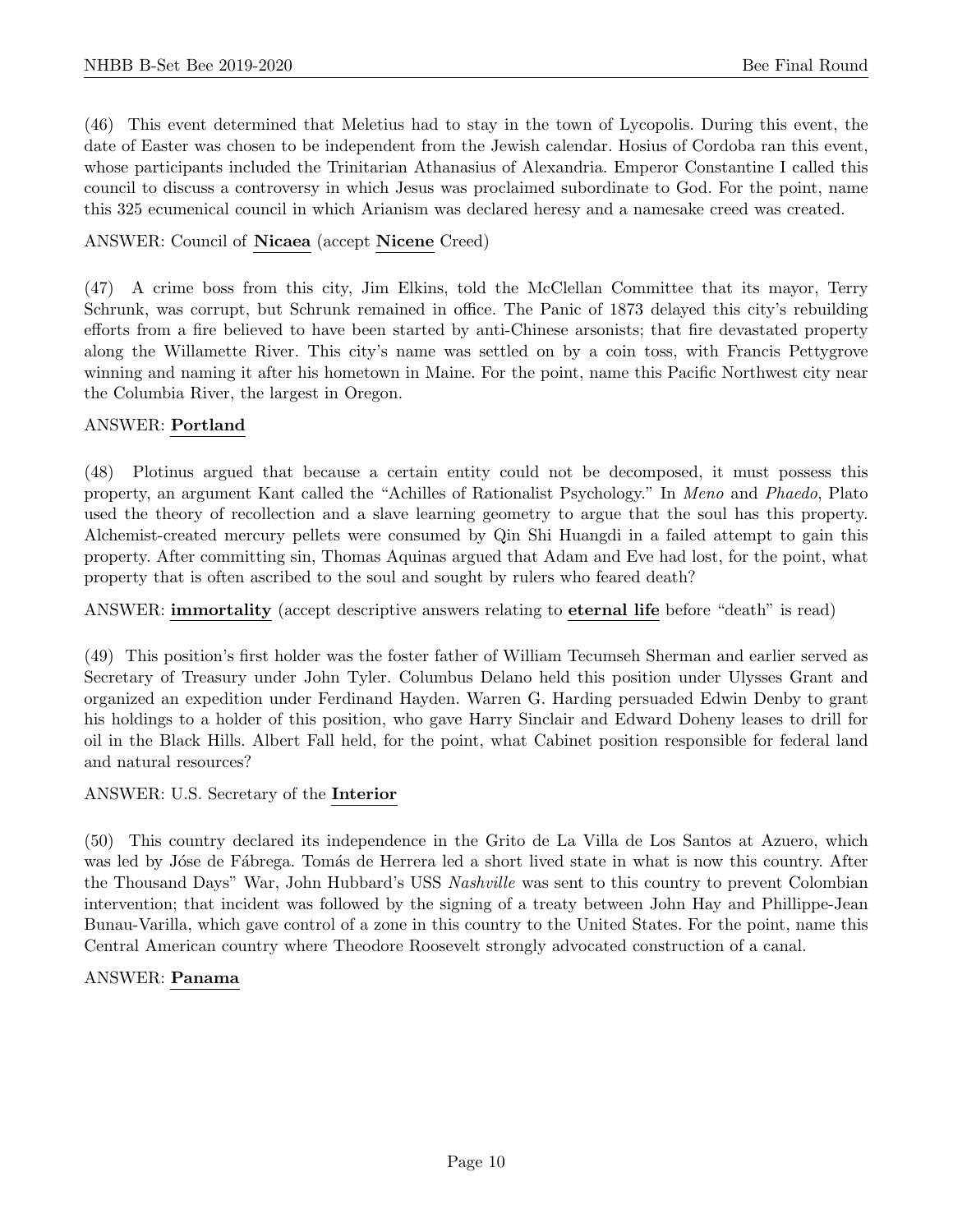(51) Mayors of this city in the 19th century included Robert Van Wyck, who resigned amid the American Ice scandal and served as its first post-consolidation mayor, and Fernando Wood, who supported the Confederacy and suggested that this city secede from the Union. Edward Cooper briefly led this city but is more famous as the son of a philanthropist who founded a free school here, Peter Cooper. A Depression-era mayor of this city names one of its airports and employed Robert Moses, who ensured that the headquarters of the United Nations was built here. For the point, name this city once led by Fiorello La Guardia.

# ANSWER: New York City (or NYC)

(52) This empire employed Assara-munidios to enforce its laws. This empire was defeated at a battle where a gunpowder explosion led to a chaotic cattle stampede; the scholar Ahmad Baba was exiled at that 1591 battle, in which this empire's Issaq II lost to the forces of Judar Pasha. The Battle of Tondibi marked the end of this empire, which peaked under Askia Mohammad I. Sonni Ali Ber founded, for the point, what west African empire that had its capital at Gao and succeded the Mali Empire?

#### ANSWER: Songhai Empire

(53) This city was built on land used for a Roman tax-collecting settlement known as Turicum. The finding of the tombs of Regula and Felix in this city prompted Charlemagne to build a major imperial church here, whose pastors would include Heinrich Bullinger. In 1531, this city's namesake Bible was issued; it was based on the translation of a man who was a preacher at its Grossmúnster and argued at the Marburg Colloquy against Martin Luther's view on the Eucharist. Ulrich Zwingli preached in, for the point, what Swiss city?

#### ANSWER: Zürich

(54) An unclear radio message at this battle that signaled the use of "three groups" to undertake a northern assault resulted in one side leaving the San Bernardino Strait unguarded. The *Musashi* was sunk at this battle, where a costly strategy of ordering Task Force 34 to chase Ozawa's forces became known as "Bull's Run," a reference to the nickname of the Third Fleet commander who ordered it. William Halsey's aggressive tactics and the first use of Japanese kamikaze attacks were key in, for the point, what largest naval battle of World War II, fought off the coast of Luzon in a namesake Philippine gulf?

#### ANSWER: Battle of Leyte Gulf

(55) A 1988 book by Bruno Latour uses the gradual acceptance of this scientist's ideas in his home country as evidence that the acceptance of scientific theories is not based in reason. This scientist, who discovered optical isomers while experimenting with tartaric acid, used two sterilized flasks to disprove the theory of spontaneous generation. This man worked with Emile Roux to develop the first vaccine for rabies. For the point, name this French chemist who developed a namesake method of heat-treating perishable foods.

#### ANSWER: Louis Pasteur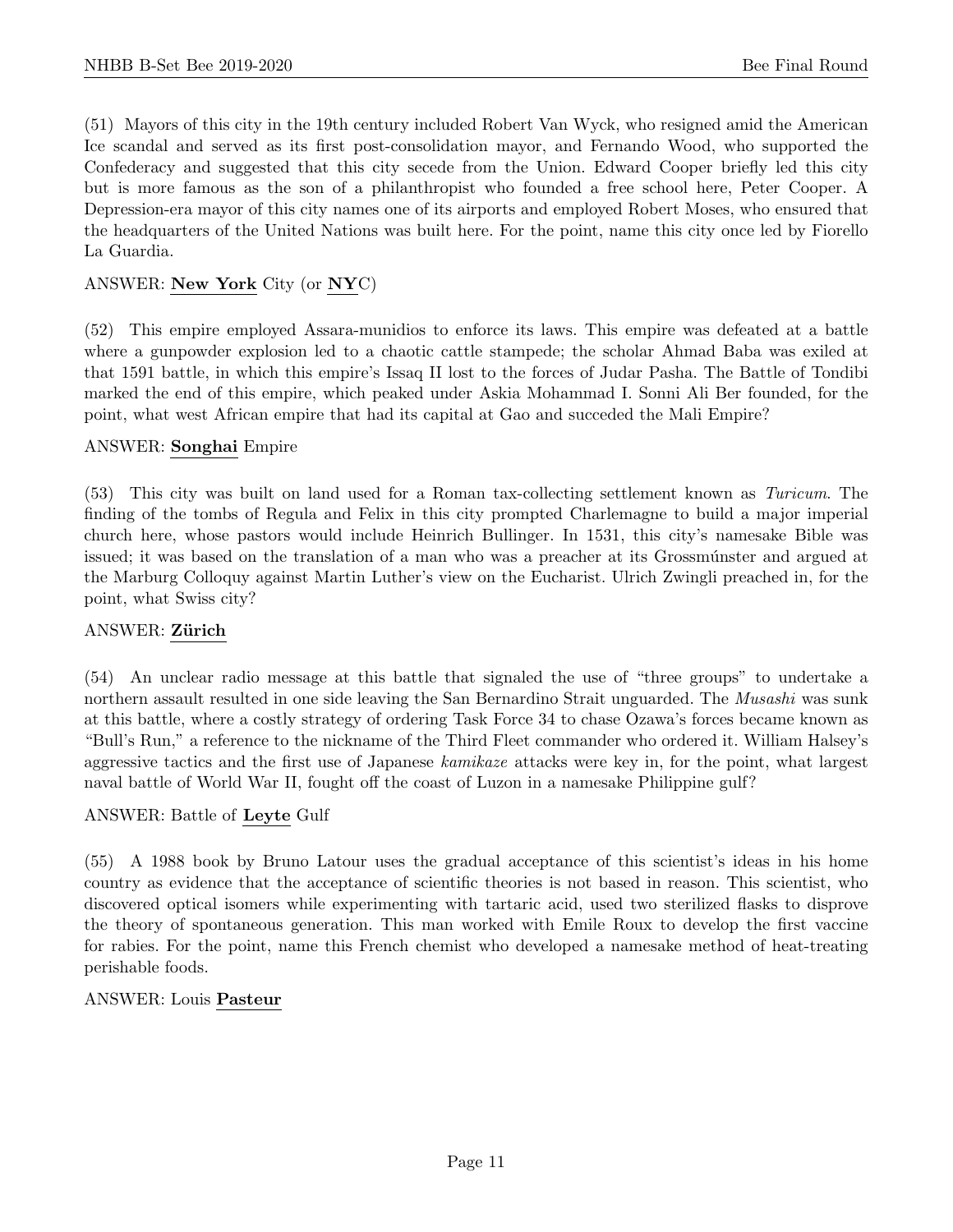(56) In 59 BC, Publius Clodius Pulcher gained this position despite dubious eligibility and passed laws to exile Cicero and distribute free grain to the poor. Sulla removed this office's powers to initiate legislation and to veto acts of the Senate. This office had been established in 494 BC after a rebellion of the lower social orders. For the point, name this office of the ancient Roman Republic that was designed as a check on patrician power on behalf of the plebeians.

# ANSWER: tribunes of the people (or tribunes of the plebeians)

(57) People with this profession storm into the wedding of Marie and Tonio in a Gaetano Donizetti opera. A chorus of people with this profession sing "Glory and love to the men of old" in Charles Gounod's Faust. A character with this profession fights the bullfighter Escamillo in an opera in which he stabs the title gypsy girl. For the point, name this profession of Don Jose in Carmen and by characters in The Daughter of the Regiment who fight in the Napoleonic Wars.

# ANSWER: soldiers (accept equivalents)

(58) This man's great-grandson with the same name carried out an ill-fated air raid on Kiel, becoming the first American general to be killed in World War II. A raid on Memphis in 1864 was carried out by this general, who defeated Samuel Sturgis at Brice's Cross Roads. At Fort Donelson, this man led forces to break out against Ulysses Grant. An 1867 meeting at the Maxwell House Hotel in Nashville promoted, for the point, what "Wizard of the Saddle," a Confederate general from Tennessee, to become the first Grand Wizard of the KKK?

# ANSWER: Nathan Bedford Forrest

(59) This man was the target of Giuseppe Fieschi's "infernal machine," a 25-barreled rifle that killed eighteen other people and gravely wounded Fieschi. Francois Guizot's Doctrinaires convinced this man to curb civil liberties. After this man was depicted as a pear in a caricature, he jailed artist Honoré Daumier [on-or-ay dome-yay]. The Orleanists aided this man in his power struggle against the Legitimists. The reign of this man became known as the July Monarchy after the month in which he overthrew Charles X. For the point, name this "citizen king" of France who abdicated in 1848.

ANSWER: Louis-Philippe I (do not accept or prompt on partial answers)

(60) In this war, Huey Long had a fort named after him because he denounced Standard Oil's involvement in it. During this war, Daniel Salamanca dismissed General Hans Kundt, whose losses included the Battle of Nanawa. This war was fought over a region bounded to the south by the Picomayo River. Troops of Quechua descent suffered extreme thirst in this war, while their Guarani counterparts fared better. For the point, name this 1932 to 1935 South American war in which Paraguay fought Bolivia over oil reserves in a namesake region.

ANSWER: Gran Chaco War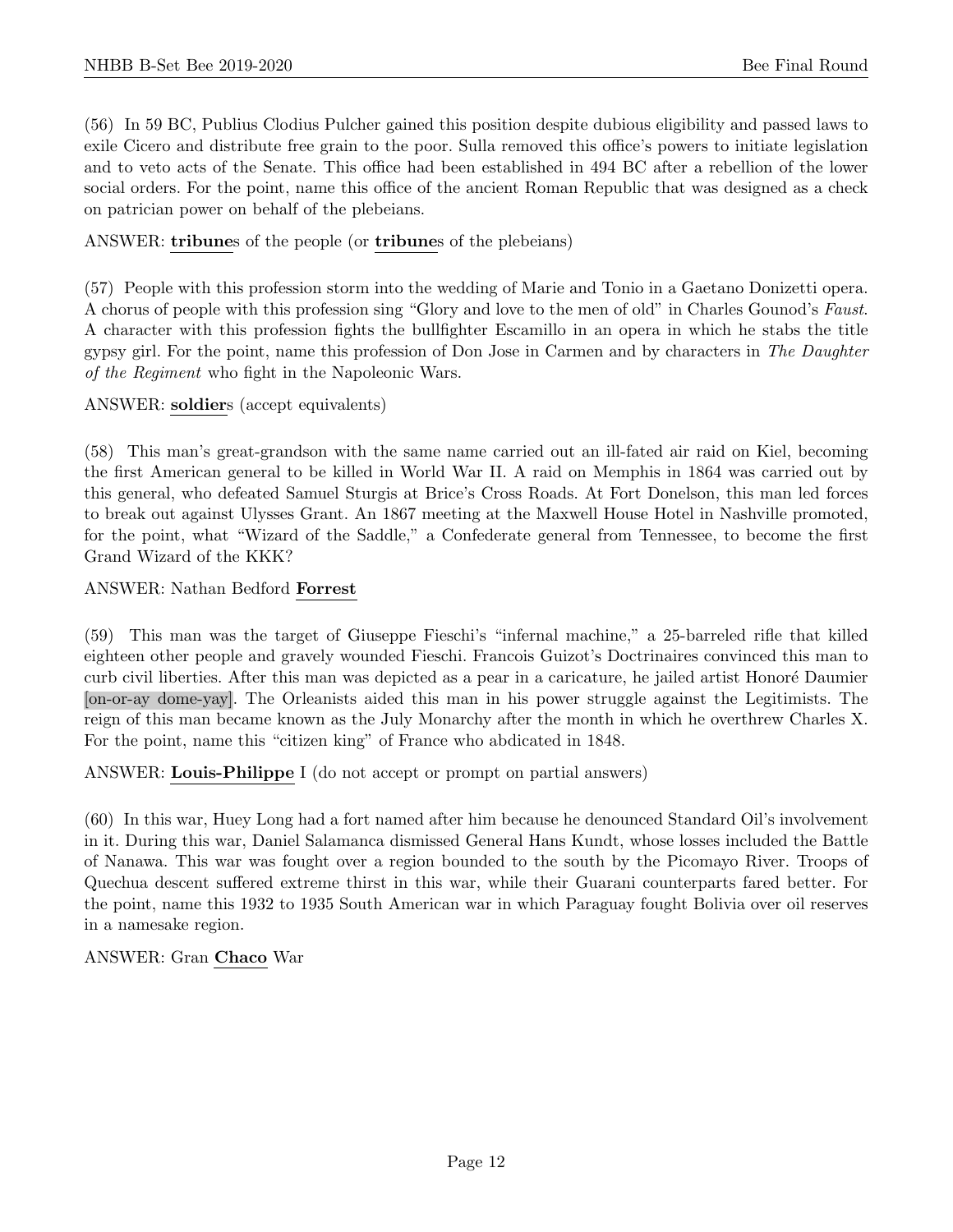(61) The Marquis de Louvois helped increase this ruler's army, which destroyed Brussels in 1695. This ruler's admiral, the Comte de Tourville, won the Battle of Beachy Head against the Dutch and English in the Nine Years" War. By placing a Bourbon on the throne of Spain, this man began the War of the Spanish Succession. Jean-Baptiste Colbert served this king, who revoked the Edict of Nantes with the Edict of Fontainebleau, causing many Huguenots to leave France. For the point, name this absolutist Sun King.

ANSWER: Louis XIV [14] (prompt on "Sun King" before mentioned)

(62) The Amarna Letters reference people of this profession named the Lukka in a warning to a Babylonian king. Attacks by these people led to the formation of the League of Islanders in Ionia by Antigonus the One-Eyed. The Lex Gabinia targeted these people. A group of these people from Cilicia kidnapped Julius Caesar and ransomed him for 20 talents, a price Caesar believed to be too low. For the point, name these criminals who harassed traders in the ancient Mediterranean Sea.

ANSWER: pirates (prompt on partial answers, like "sailor" or "criminal")

(63) On this island, the ambush of the Four Four Bravo patrol sparked the Black July riots against an ethnic group on the Jaffna Peninsula. After the Battle of Kilinochchi on this island, Velupillai Prabhakaran was reported dead, ending a 26-year-long civil war. A 1998 suicide bombing on this island damaged the Temple of the Tooth in its city of Kandy. The militant Tamil Tigers fought against the Sinhalese population of, for the point, what island off the southern coast of India?

# ANSWER: Sri Lanka

(64) This newspaper was sold at a 1933 bankruptcy auction to Eugene Myer. One editor of this newspaper published a book of Conversations With Kennedy. The New York Times and this paper were parties in a combined 1971 Supreme Court case regarding the right to publish the Pentagon Papers. The statement "Democracy dies in darkness" is the slogan of this paper, which employed Carl Bernstein and Bob Woodward, the authors of All the President's Men, during the Watergate scandal. For the point, name this daily newspaper headquartered in D.C.

#### ANSWER: The Washington Post

(65) In an epic poem from this country, the Council of the Sea Gods unleash a powerful wind to sink an armada. A novel from this country follows a group of unnamed characters, such as "the girl with the dark glasses" who live in a world destroyed by the "white sickness." The Lusiads are from this country and were written to celebrate Vasco da Gama. For the point, name this home country of José Saramago, whose novel The Stone Raft is about it floating into the ocean with neighboring Spain.

#### ANSWER: Portugal

(66) This philosopher's Sophistical Refutations was his earliest book on deduction, while the Prior and Posterior Analytics are syllogistic works of logic by this philosopher. In his best known book of ethics, this philosopher claimed that virtue was the mean between two vices. The *Physics* and *Metaphysics* were written by, for the point, what Greek philosopher, the tutor of Alexander the Great and student of Plato?

# ANSWER: Aristotle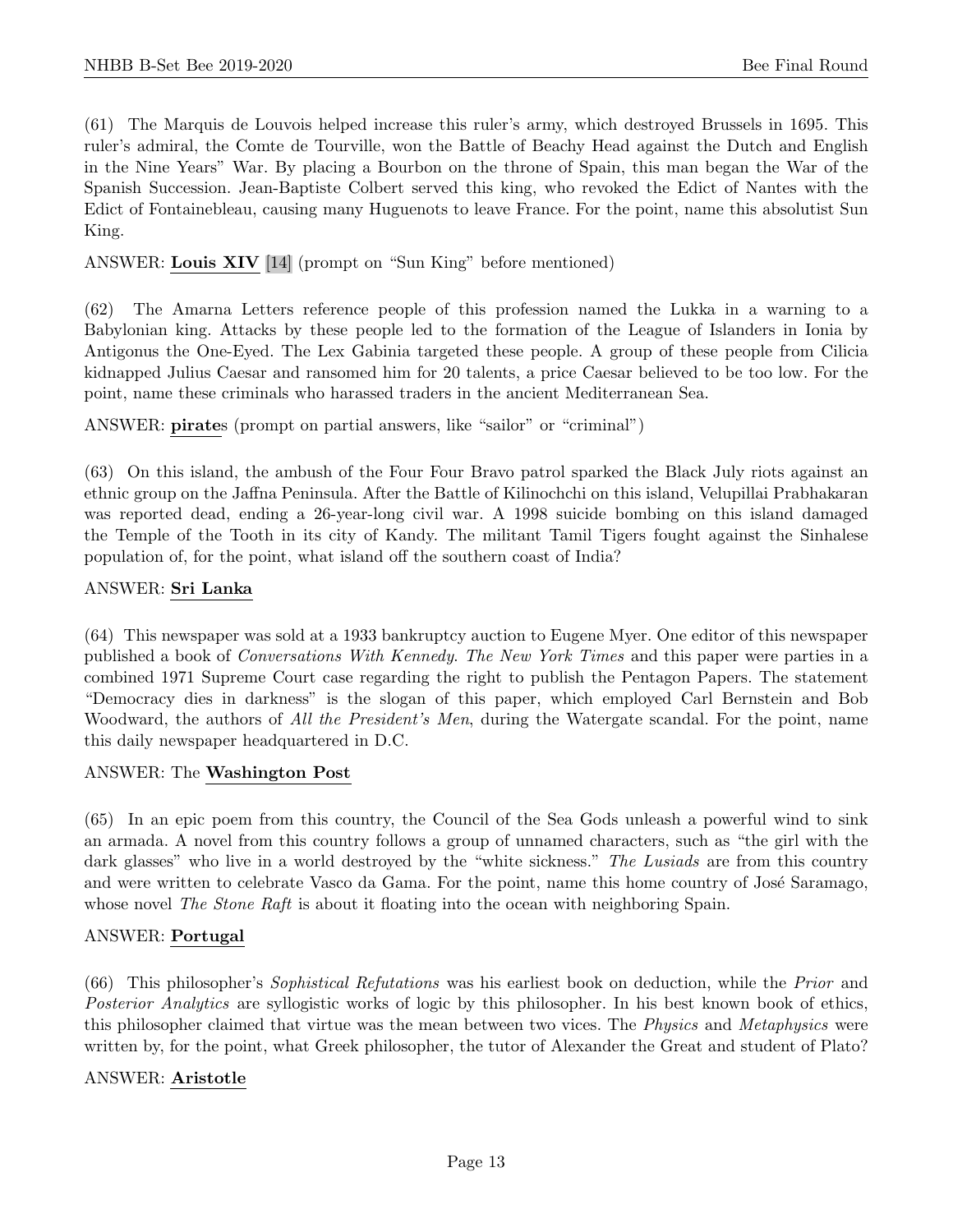(67) Roscoe Hillenkoetter was the first head of this organization, which was accused of influencing a 1948 Italian election in favor of the Christian Democrats. With the help of Kermit Roosevelt, a leader of this organization helped carry out Operation Ajax, which overthrew Mohammad Mosaddegh as leader of Iran. Allen Dulles once led this organization, which was created after the passage of the 1947 National Security Act. Several anti-communist coups were organized by, for the point, what American agency responsible for gathering international intelligence?

# ANSWER: Central Intelligence Agency (or CIA)

(68) The temple of Nyserre Ini at Abusir was dedicated to this object, which is depicted at many temples in the Middle East with wings. This object was depicted with a snake in the uraeus symbol. A boat representing this object was defended by Set from the serpent Apep; that boat was owned by a god who was the king of the Egyptian pantheon and worshiped in Heliopolis. For the point, name this celestial object represented by Ra in ancient Egypt.

# ANSWER: the Sun

(69) Arbegnoch, the Amharic word for this English term, names an Ethiopian resistance movement that fought Italian invaders in the 1930s. In the late 1700s, a group with this name opposed the Orangists and stadtholder William V in the Netherlands. A Quebecois group of this name fought a namesake war as part of the 1837-38 Rebellions in Canada. In pre-revolution America, many of these people aligned with the British Whigs and "No Taxation without Representation." For the point, give this term for American colonists who supported independence from Britain, as opposed to the Loyalists.

# ANSWER: Patriots

(70) One of these establishments boomed after advertising free ice water to tourists visiting Mount Rushmore and is named for the South Dakota city of Wall. Some of these businesses were able to expand by taking advantage of Section 6 of the Volstead Act, allowing them to sell alcohol kept under their counters. In September 2014, the largest chain of these stores in the US announced it would stop selling tobacco products; in 2018, that chain merged with Aetna, a health insurance company. For the point, name this type of store whose large American chains include CVS and Walgreens.

# ANSWER: drug stores (accept pharmacy)

(71) This civilization's artwork includes the Chimera of Arezzo, which depicts the title beast fighting the hero Bellerophon. As dictator, Camillus led a plebiscite army against these people that used siege tunnels against the city of Veii. A league of these people allied with the southern city of Capua to oppose the spread of Roman influence. For the point, name this ancient civilization of northern and central Italy that lends its name to the modern region of Tuscany.

#### ANSWER: Etruscans